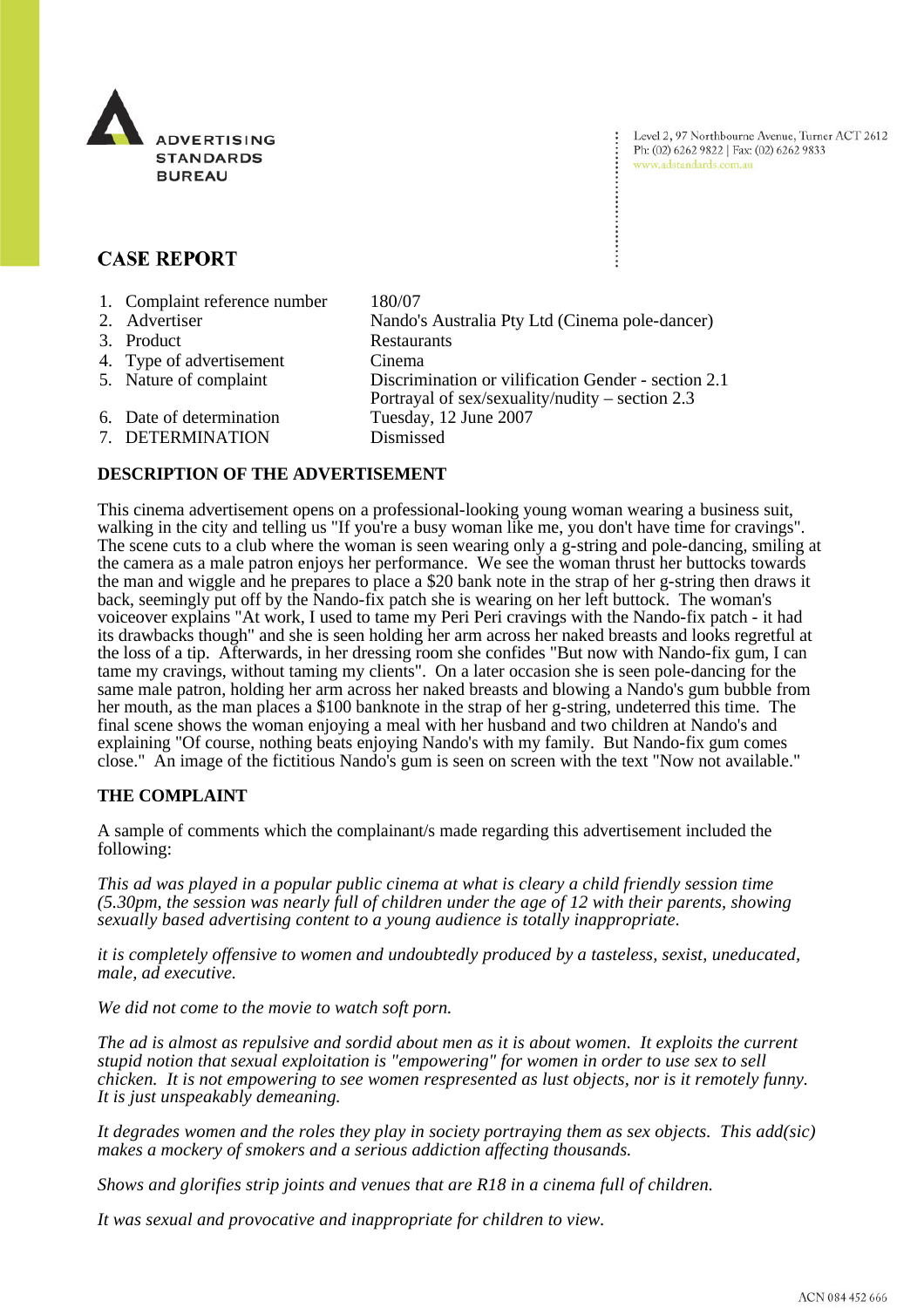*Young children are shown it is acceptable for men to pay for gratuitous behaviour/performances. It promotes working in a strip club as an "ordinary" acceptable vocation for loving, family oriented mothers. It devalues the worth of women into sex objects.*

### **THE ADVERTISER'S RESPONSE**

Comments which the advertiser made in response to the complaint/s regarding this advertisement included the following:

*Perhaps a little background regarding this campaign will be instructive. We introduced a fictitious product last year called the Nando-fix patch- a make believe patch, like nicotine patches, to help people through their cravings when they can't get to Nando's. The make-believe Nando-fix patch is now joined by make-believe Nando-fix gum. And to dramatise the gum, who better than somebody, who, for professional reasons, can't wear a patch.* 

*The CAD division at Free TV Australia has seen fit to give the commercial an 'M' classification and the execution is being aired during the corresponding permitted film titles. While the commercial does show partial nudity, this is no more than is frequently seen in the content of other commercials and films which are rated 'M'. It should be noted that Pirates of the Caribbean, at World's End, is rated 'M'.*

*We do not believe that the nudity shown is gratuitous. Rather, it is central to the idea of the ad. As I mentioned, the concept is to show somebody who, for professional reasons, can't wear the Nandofix patch. A pole dancer was the ideal choice. Since she is only wearing a g-string, she has nowhere to hide the patch, so she must use the gum instead. (This is the reason that the woman is not wearing a bikini top in the ad. If she were, she could hide the patch under the top.) We believe that the level of nudity portrayed is essential to ensuring authenticity.* 

*Some complainants have said the ad is degrading to women - this was never the purpose of the commercial. Our intention was the opposite - to show somebody who was clearly in charge of her own destiny. The woman we depict in the commercial is shown to be intelligent, in control and making her own choices. She is not being coerced by the man in any way. She is acting in accordance with her own free will.* 

*While some complainants have said that the woman is portrayed in a degrading manner, this is a highly subjective interpretation. Nando's takes the contrary view. Many women see the open display of female sexuality as a forthright display of empowerment. I would also like to note that pole dancing has become a lot more mainstream of late. One of the lead characters in Home And Away, Martha, is a pole dancer. Other portrayals of pole dancing have recently been aired on Dancing With The Stars, as well as the radio station Nova FM, which runs advertisements for a pole dancing school.*

*We don't believe that it is our place, nor our audience's, to make a judgement about a woman's fitness as a mother based solely on her professional choices. The woman is certainly not engaged in any activity that shows her being a bad mother. Indeed, she is clearly portrayed in the final scene as an ideal mother who cares for her family.*

*This commercial is intended to be humorous and a parody. It is proving extremely popular with our target audience, the great majority of whom understand and appreciate Nando's irreverent sense of humour.* 

*At Nando's, we are proud of our brand's bold heritage and irreverent personality. We believe this commercial is simply a reflection of these long-established attributes. That said, we do take this complaint seriously.*

#### **THE DETERMINATION**

The Advertising Standards Board ("Board") considered whether this advertisement breaches Section 2 of the Advertiser Code of Ethics (the "Code").

The Board noted that the advertisement had been classified M by CAD which meant that it could only be shown after 8.30pm and during the week from 12-3pm. The Board noted that the advertisement had only been shown at the cinema prior to an M classified movie which means that the movie is